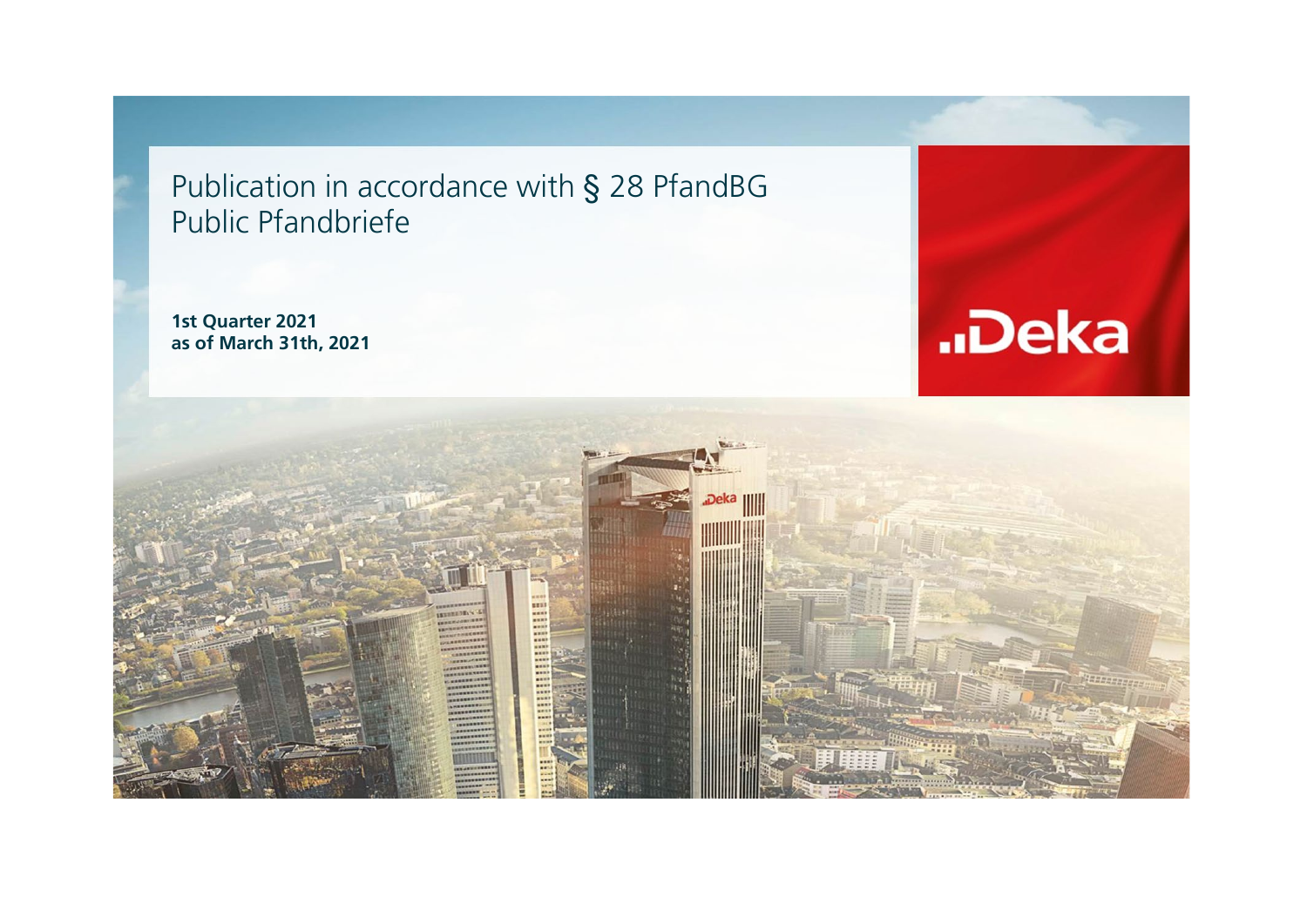# **Table of contents**

| <b>Publication in accordance with § 28 PfandBG</b>                                                                               | Page(s)        |
|----------------------------------------------------------------------------------------------------------------------------------|----------------|
| Nominal value                                                                                                                    | 3              |
| II. vdp-Credit qualitiy differentiation model                                                                                    | 3              |
| III. Derivatives contained in cover pool                                                                                         | 3              |
| IV. Nominal value and net present value                                                                                          | $\overline{4}$ |
| V. Maturity structure                                                                                                            | 5              |
| VI. Breakdown of cover pool by size                                                                                              | 6              |
| VII. Fixed-interest rate assets                                                                                                  | 6              |
| VIII. Additional cover pool assets                                                                                               |                |
| IX. Distribution of cover pool assets - Regular cover (incl. statutory overcollateralization) in mill EUR                        | 8              |
| X. Distribution of cover pool assets (amounts directly owed) - Regular cover (incl. statutory overcollateralization) in mill EUR | 9              |
| XI. Distribution of cover pool assets (quaranteed amounts) - Regular cover (incl. statutory overcollateralization) in mill EUR   | 10             |
| XII. Distribution of cover pool assets (quarantees for reasons of export promotion) - Regular cover in mill EUR                  | 11             |
| XIII. Debts in arrears > 90 Days (in mill EUR)                                                                                   | 12             |
| XIV. Total amounts of nonperforming assets, if at least 5% of each individual claim are non performing(in mill EUR)              | 13             |
|                                                                                                                                  |                |

#### **Additional voluntary information**

| I. Additional voluntary information about the cover pool               | $14 - 15$ |
|------------------------------------------------------------------------|-----------|
| II. Additional voluntary information about the outstanding Pfandbriefe |           |

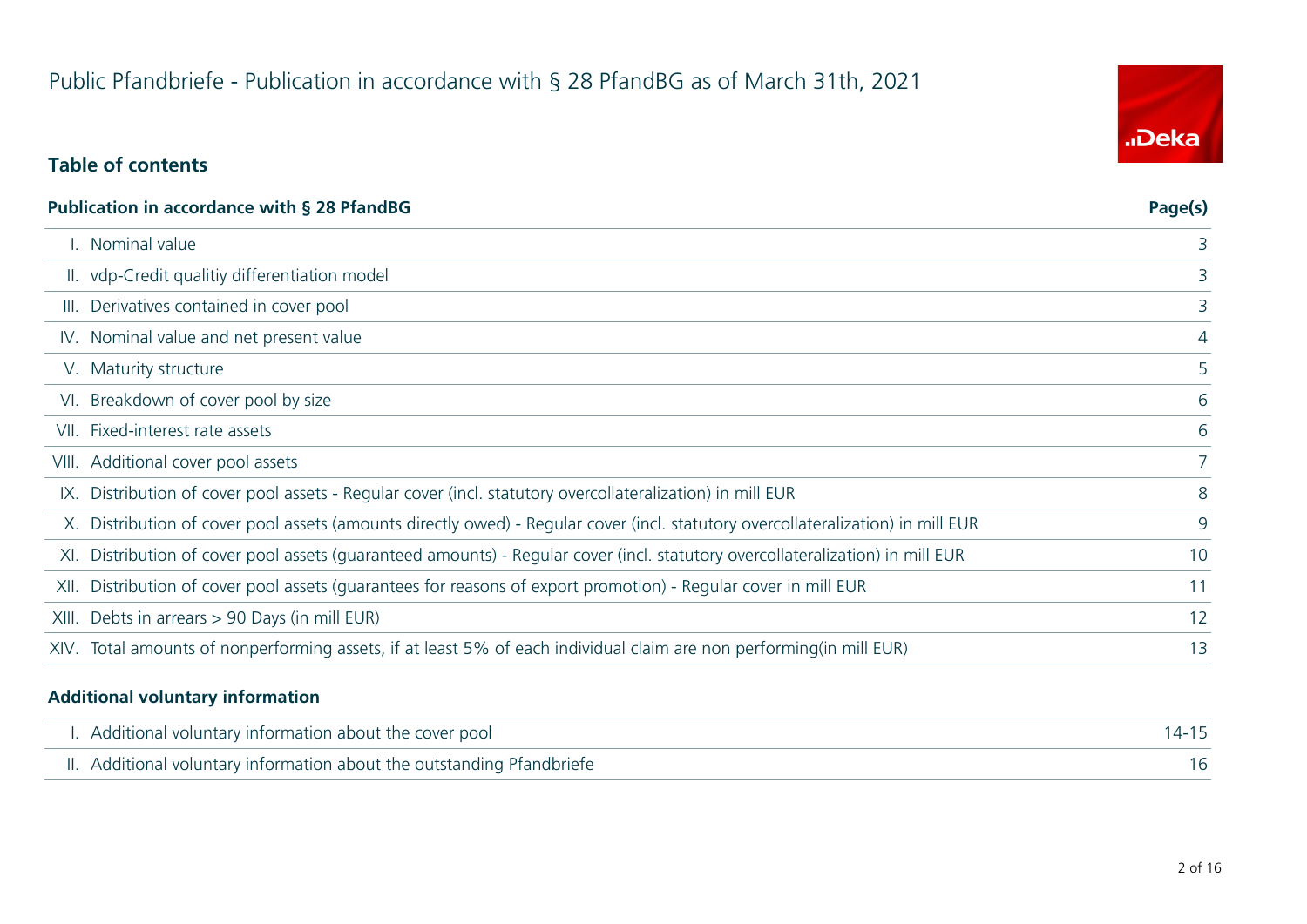

### **I. Nominal value**

| <b>Total amounts in mill EUR</b>          | <b>Nominal value</b> |         |  |
|-------------------------------------------|----------------------|---------|--|
|                                           | Q1/2021              | Q1/2020 |  |
| Outstanding Pfandbriefe                   | 3.216,9              | 3.841,8 |  |
| Public sector cover pool                  | 4.093.1              | 4.361.9 |  |
| Overcollateralization                     | 876.1                | 520.1   |  |
| Overcollateralization in % of outstanding | 27.2%                | 13.5 %  |  |

# **II. vdp-Credit qualitiy differentiation model**

| Overcollateralization in consideration of the<br>"vdp-Credit quality differentiation model" | <b>Nominal value</b><br>Net present value |                                                          |       |        |
|---------------------------------------------------------------------------------------------|-------------------------------------------|----------------------------------------------------------|-------|--------|
| in mill EUR                                                                                 | O1/2021                                   | 01/2020<br>01/2020<br>01/2021<br>650,4<br>520.1<br>926.5 |       |        |
| Overcollateralization                                                                       | 876.1                                     |                                                          |       |        |
| Overcollateralization according to the "vdp-Credit quality<br>differentiation model"        | 876.1                                     | 520.1                                                    | 926.5 | 650.4  |
| Overcollateralization in % of outstanding                                                   | 27.2%                                     | $13.5\%$                                                 | 27.1% | 15.8 % |

# **III. Derivatives contained in cover pool**

| <b>Total amounts in mill EUR</b> |         | <b>Nominal value</b><br>01/2020<br>0.0 |
|----------------------------------|---------|----------------------------------------|
|                                  | O1/2021 |                                        |
| Derivates                        | 0.0     |                                        |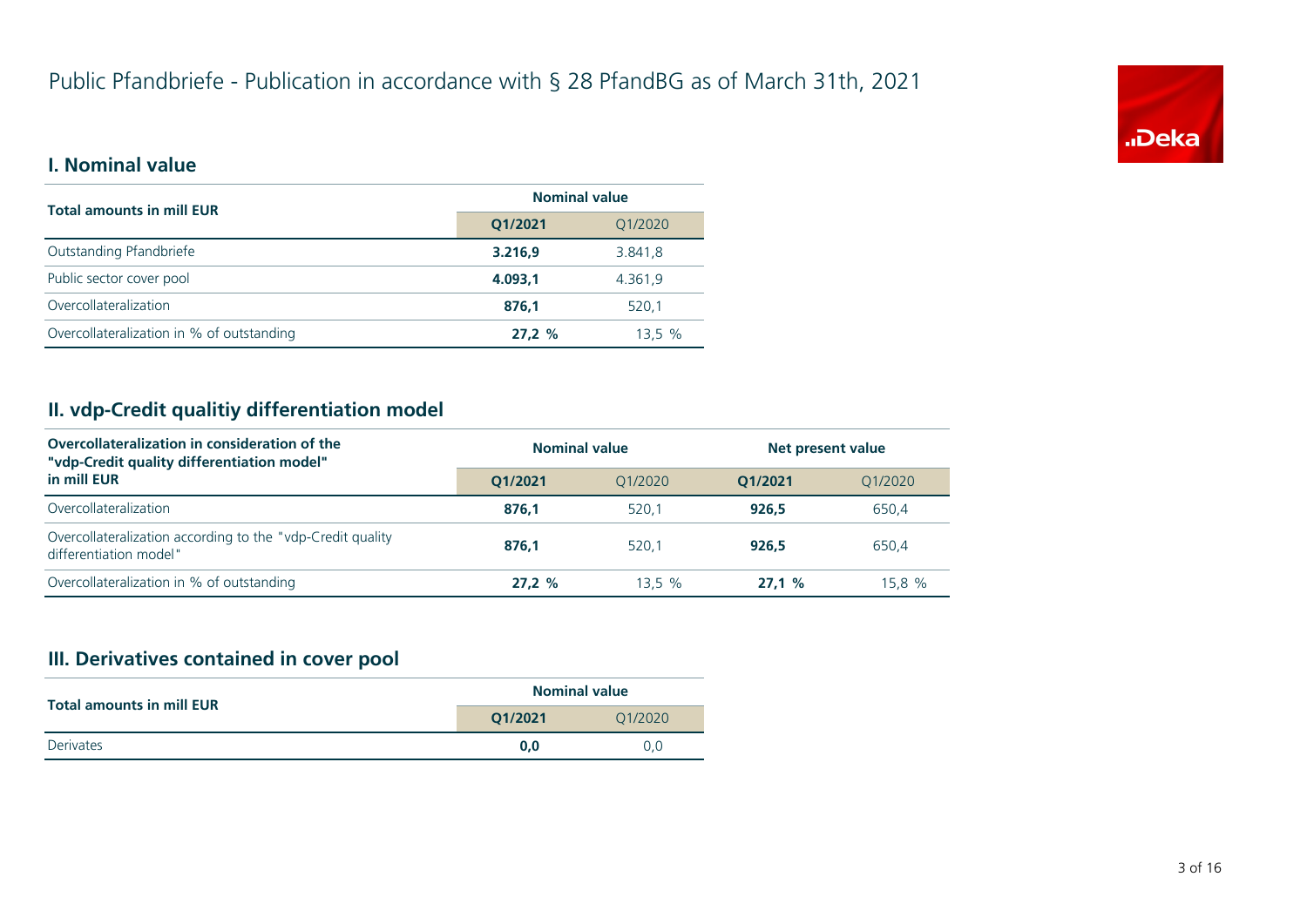

# **IV. Nominal value and net present value**

| <b>Total amounts in mill EUR</b>          | <b>Nominal value</b> |         | Net present value |         |
|-------------------------------------------|----------------------|---------|-------------------|---------|
|                                           | 01/2021              | Q1/2020 | 01/2021           | Q1/2020 |
| Outstanding Pfandbriefe                   | 3.216.9              | 3.841.8 | 3.425.1           | 4.110,8 |
| Public sector cover pool                  | 4.093.1              | 4.361.9 | 4.351.5           | 4.761,2 |
| Overcollateralization                     | 876.1                | 520.1   | 926.5             | 650,4   |
| Overcollateralization in % of outstanding | 27.2%                | 13,5 %  | 27.1%             | 15,8 %  |

| <b>Total amounts in mill EUR</b>          | Net present value + 250 BP |         | Net present value - 250 BP |                      | Net present value<br><b>Currency stress</b> |         |
|-------------------------------------------|----------------------------|---------|----------------------------|----------------------|---------------------------------------------|---------|
|                                           | O1/2021                    | 01/2020 | O1/2021                    | O <sub>1</sub> /2020 | 01/2021                                     | Q1/2020 |
| Outstanding Pfandbriefe                   | 3.073.6                    | 3.672.5 | 3.864,9                    | 4.662,4              | 3.073.6                                     | 3.642,0 |
| Public sector cover pool                  | 3.833,8                    | 4.169.1 | 5.069,1                    | 5.593.5              | 3.813.3                                     | 4.137,6 |
| Overcollateralization                     | 760,2                      | 496.6   | 1.204.2                    | 931.1                | 739,7                                       | 495,6   |
| Overcollateralization in % of outstanding | 24,7 %                     | 13.5%   | 31,2%                      | 20,0 %               | 24,1%                                       | 13,6 %  |

| <b>Foreign Currencies</b> | Net present value for each foreign<br>currency (in mill) |         | <b>Rates of exchange</b> |         | Net present value<br>in mill EUR |         |
|---------------------------|----------------------------------------------------------|---------|--------------------------|---------|----------------------------------|---------|
|                           | O1/2021                                                  | 01/2020 | O1/2021                  | O1/2020 | 01/2021                          | Q1/2020 |
| <b>USD</b>                | 144,1                                                    | 6.5     | 1.17250                  | 1.09560 | 122.9                            | 6,0     |
| <b>Total amounts</b>      |                                                          |         |                          |         | 122.9                            | 6,0     |

Remark: Net present value on Static Method basis in accordance with § 5 and § 6 PfandBarwertV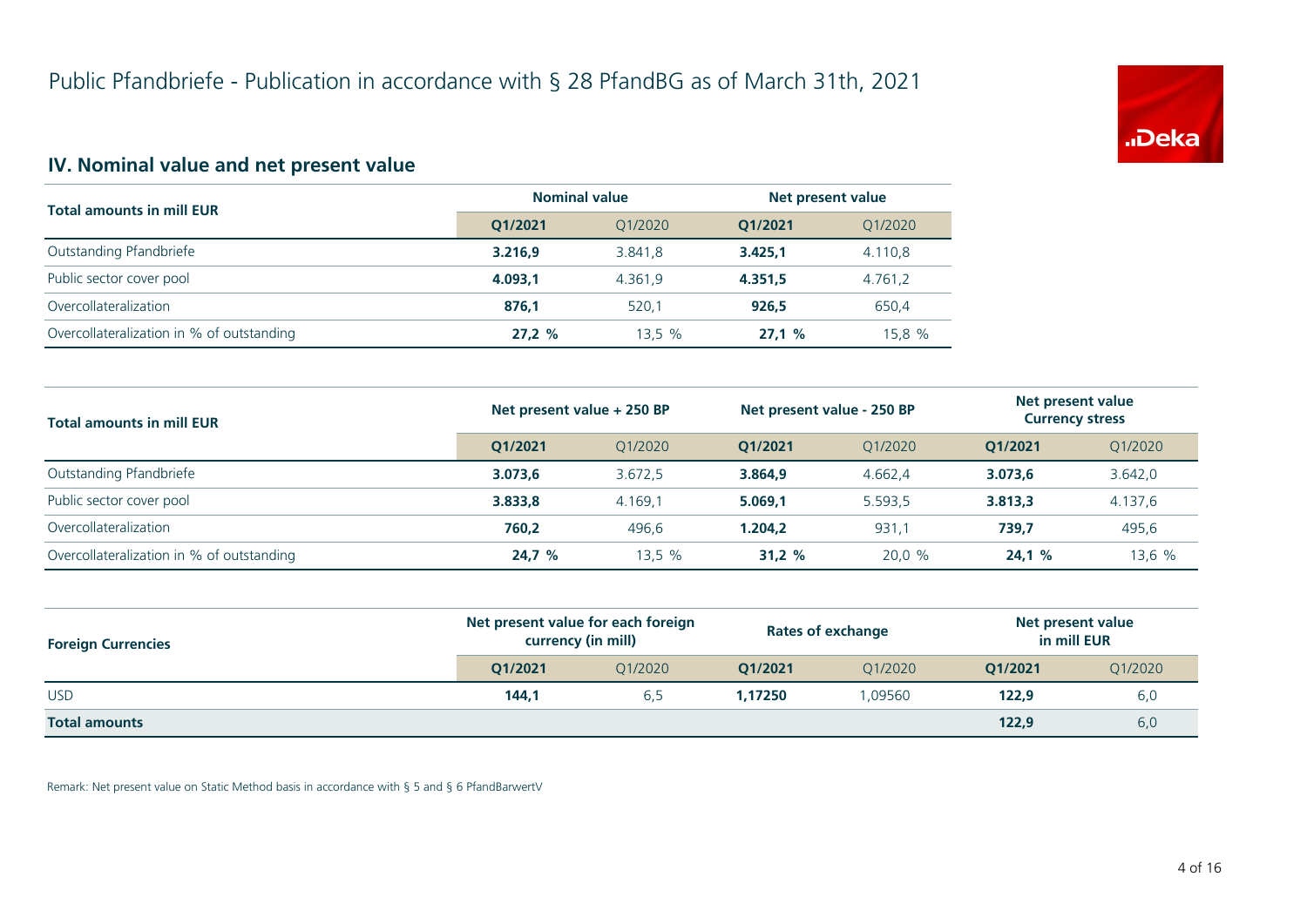

# **V. Maturity structure**

| <b>Maturity ranges</b> |        | <b>Outstanding Pfandbriefe in mill EUR</b> |         | Public sector cover pool in mill EUR |         |         |
|------------------------|--------|--------------------------------------------|---------|--------------------------------------|---------|---------|
|                        |        |                                            | Q1/2021 | Q1/2020                              | Q1/2021 | Q1/2020 |
|                        | $\leq$ | 6 months                                   | 50,5    | 276,0                                | 85,6    | 56,0    |
| 6 months               | $\leq$ | 12 months                                  | 643,0   | 259,5                                | 16,8    | 347,8   |
| 12 months              | $\leq$ | 18 months                                  | 30,0    | 49,9                                 | 74,6    | 116,1   |
| 18 months              | $\leq$ | 2 years                                    | 570,0   | 693,0                                | 164,2   | 107,6   |
| 2 years                | $\leq$ | 3 years                                    | 405,0   | 645,0                                | 417,3   | 166,2   |
| 3 years                | $\leq$ | 4 years                                    | 106,9   | 410,0                                | 379,2   | 230,7   |
| 4 years                | $\leq$ | 5 years                                    | 363,0   | 104,7                                | 201,6   | 269,7   |
| 5 years                | $\leq$ | 10 years                                   | 652,9   | 947,0                                | 1.401,0 | 1.639,7 |
|                        | $\geq$ | 10 years                                   | 395,6   | 456,7                                | 1.352,8 | 1.428,0 |
| <b>Total amounts</b>   |        |                                            | 3.216,9 | 3.841,8                              | 4.093,1 | 4.361,9 |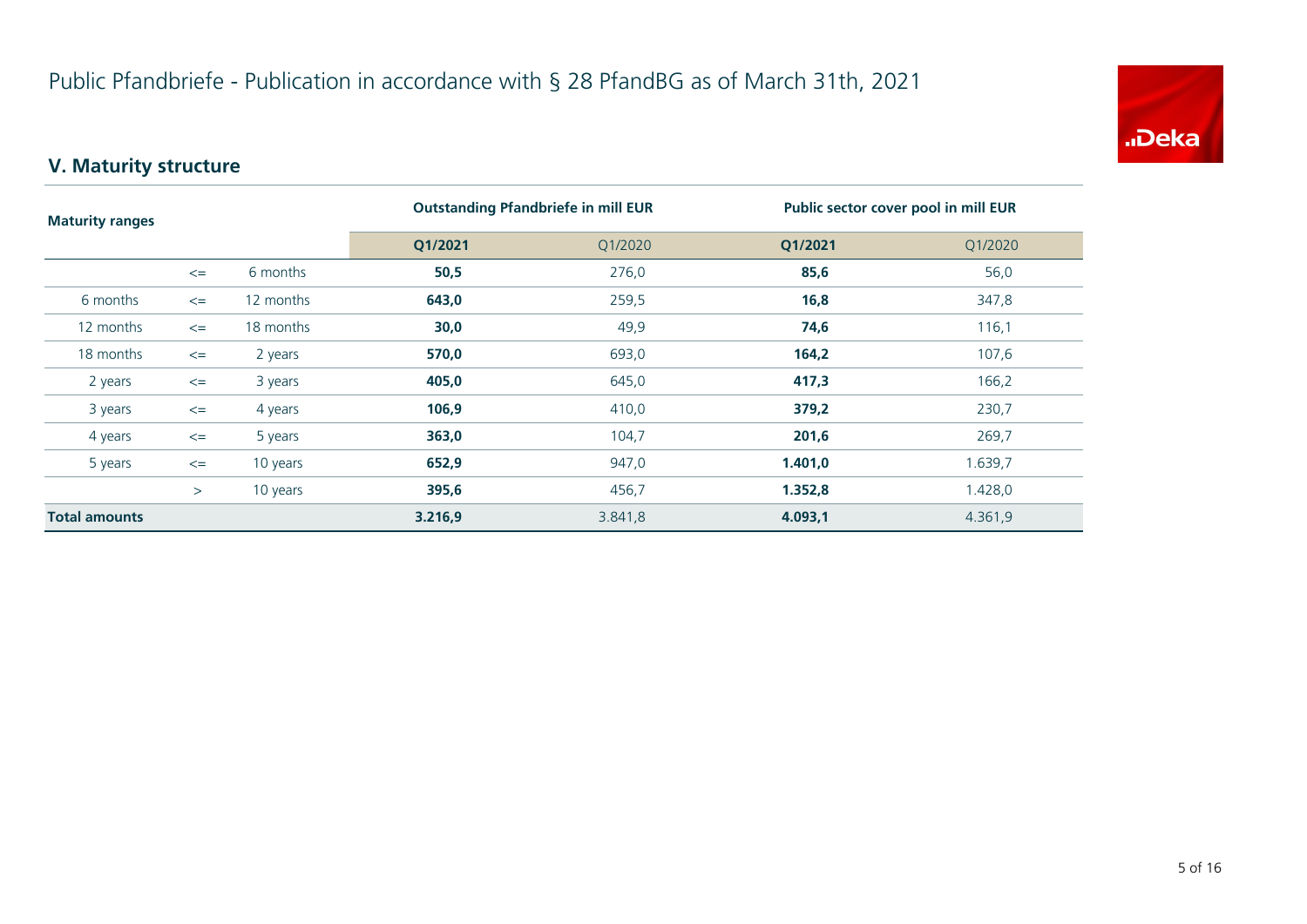

# **VI. Breakdown of cover pool by size**

| Breakdown of cover pool by size (in mill EUR)                        |                                 |               |              |         |         |
|----------------------------------------------------------------------|---------------------------------|---------------|--------------|---------|---------|
|                                                                      |                                 |               |              | Q1/2021 | 01/2020 |
| Regular cover                                                        |                                 | $\leq$        | 10 mill EUR  | 125.5   | 107,9   |
| according to $\S$ 20 para. 1 PfandBG                                 |                                 |               |              |         |         |
| Regular cover                                                        | 10 mill EUR $\leq$ 100 mill EUR |               |              | 1.942.7 | 1.874,2 |
| according to § 20 para. 1 PfandBG                                    |                                 |               |              |         |         |
| Regular cover                                                        |                                 | $\rightarrow$ | 100 mill FUR | 2.024.8 | 2.379,8 |
| according to $\S$ 20 para. 1 PfandBG                                 |                                 |               |              |         |         |
| <b>Amounts</b>                                                       |                                 |               |              | 4.093.1 | 4.361,9 |
| Additional cover pool assets<br>according to $\S$ 20 para. 2 PfandBG |                                 |               |              | 0.0     | 0,0     |
| <b>Total amounts</b>                                                 |                                 |               |              | 4.093.1 | 4.361,9 |

### **VII. Fixed-interest rate assets**

| Total amounts of fixed-interest assets (nominal and<br>percentage values) | <b>Total amounts in mill EUR</b> |         | thereof: Nominal value of fixed<br>interest assets |         | thereof: Percentage of fixed<br>interest assets |         |
|---------------------------------------------------------------------------|----------------------------------|---------|----------------------------------------------------|---------|-------------------------------------------------|---------|
|                                                                           | O1/2021                          | 01/2020 | 01/2021                                            | 01/2020 | 01/2021                                         | Q1/2020 |
| Outstanding Pfandbriefe                                                   | 3.216.9                          | 3.841.8 | 3.216.9                                            | 3.659.3 | 100.0 $%$                                       | 95.2%   |
| Public sector cover pool                                                  | 4.093.1                          | 4.361.9 | 3.086.1                                            | 3.486.7 | 75.4 %                                          | 79,9 %  |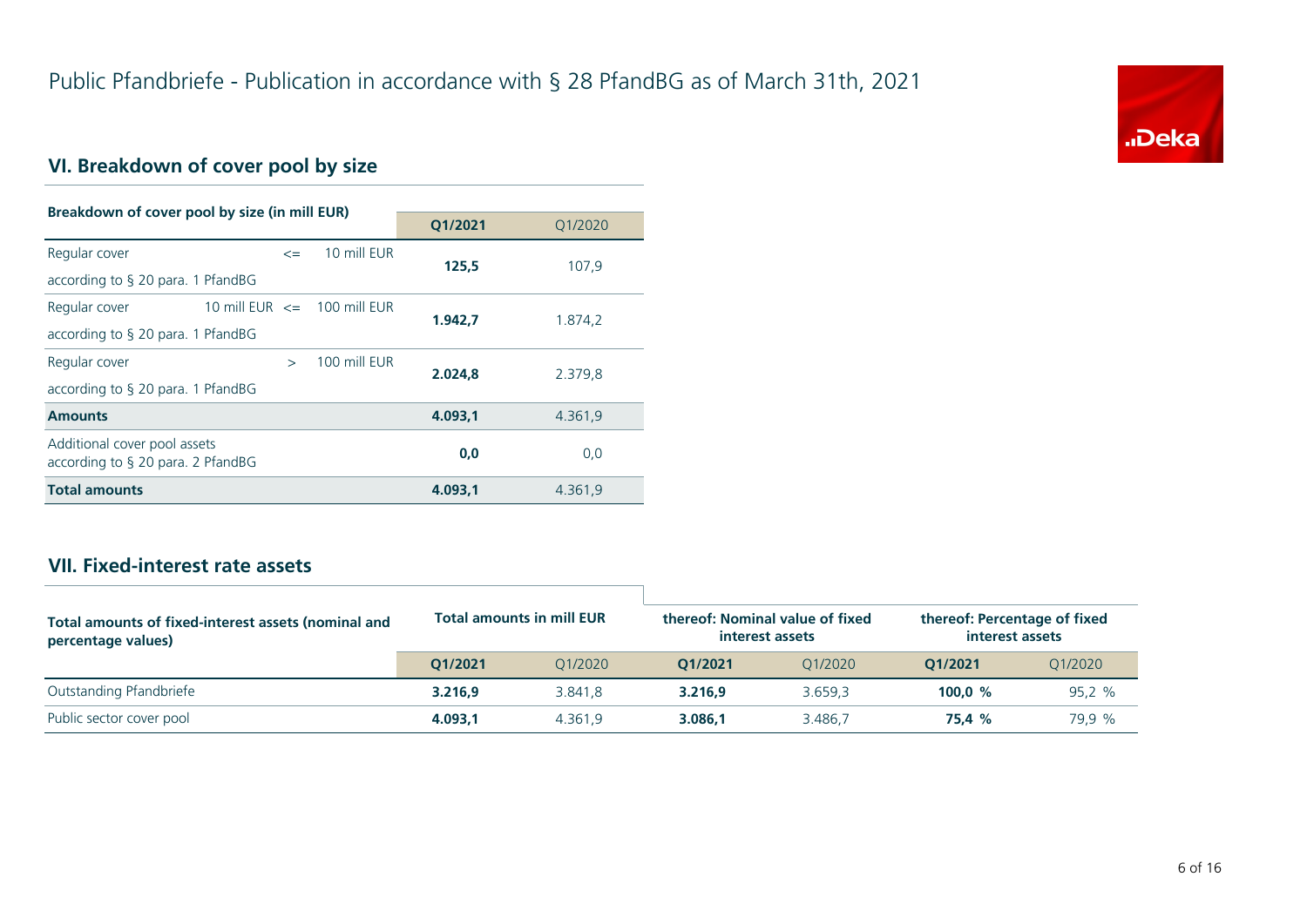

# **VIII. Additional cover pool assets**

| <b>Additional cover pool assets</b>                                             |         | <b>Total amounts in mill EUR</b> |                                                                           |                  |
|---------------------------------------------------------------------------------|---------|----------------------------------|---------------------------------------------------------------------------|------------------|
| according to § 20 para. 2 PfandBG                                               | Q1/2021 | Q1/2020                          |                                                                           |                  |
|                                                                                 | 0,0     | 0,0                              |                                                                           |                  |
|                                                                                 |         |                                  |                                                                           |                  |
| Thereof additional cover pool assets                                            |         | <b>Total amounts in mill EUR</b> |                                                                           |                  |
| according to § 20 para. 2 no. 1 PfandBG                                         | Q1/2021 | Q1/2020                          |                                                                           |                  |
|                                                                                 | 0,0     | 0,0                              |                                                                           |                  |
|                                                                                 |         |                                  |                                                                           |                  |
| Thereof additional cover pool assets<br>according to § 20 para. 2 no. 2 PfandBG |         | <b>Total amounts in mill EUR</b> | thereof: Exposure in covered bonds<br>according to Article 129 Regulation | (EU) No 575/2013 |
| Code<br>based in<br>$(*)$                                                       | Q1/2021 | Q1/2020                          | Q1/2021                                                                   | Q1/2020          |
| <b>Total amounts</b>                                                            | 0,0     | 0,0                              | 0,0                                                                       | 0,0              |

| Information according to $\S$ 28                                    | <b>Total amounts in mill EUR</b> |         |  |  |
|---------------------------------------------------------------------|----------------------------------|---------|--|--|
| para. 1 no. 8 PfandBG                                               | 01/2021                          | 01/2020 |  |  |
| Cover pool assets that exceed the limits of<br>§ 20 para. 2 PfandBG | 0.0                              | 0.0     |  |  |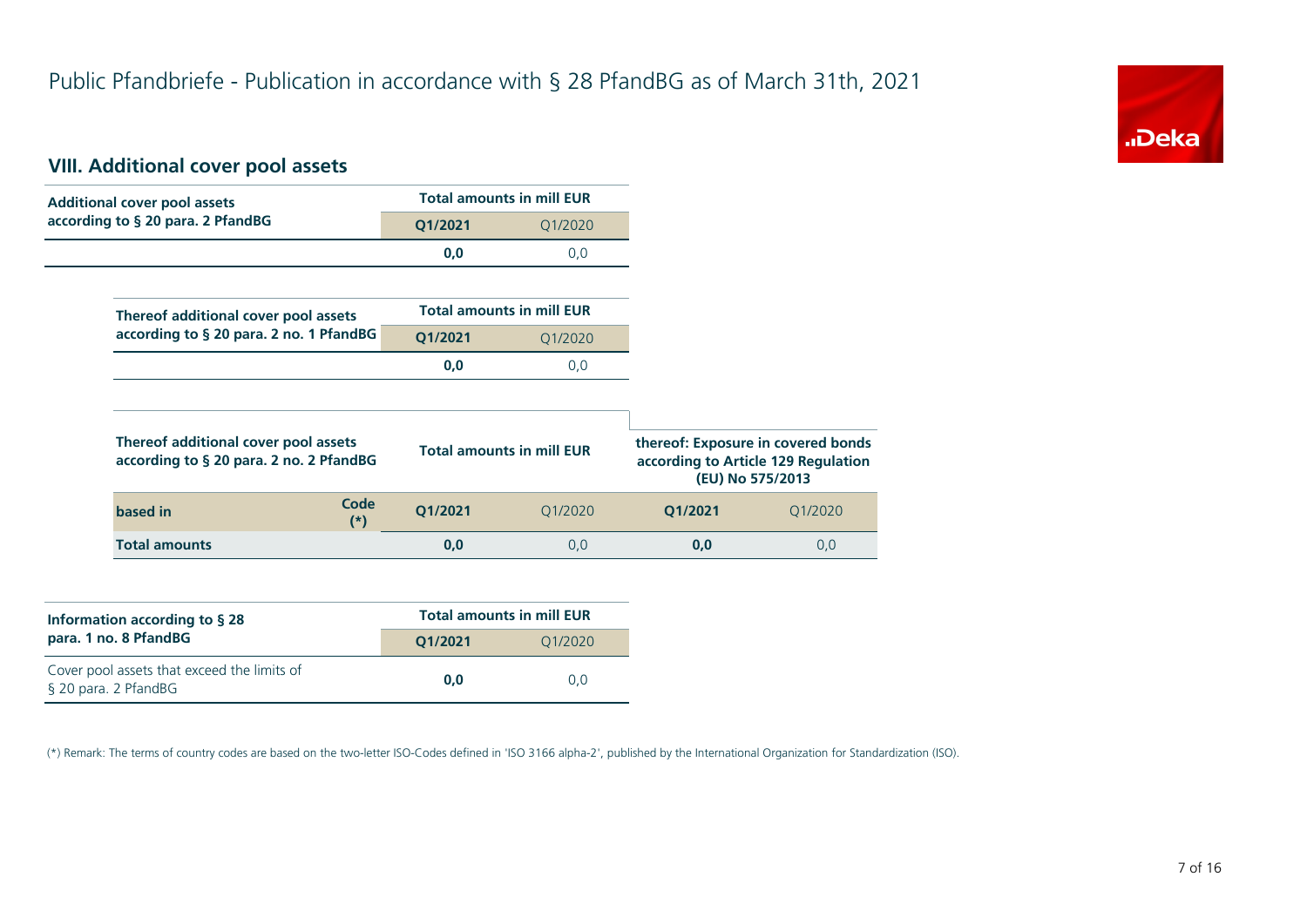#### **IX. Distribution of cover pool assets Regular cover (incl. statutory overcollateralization) in mill EUR**

| Country of registration/residence of<br>the respective borrower or<br>guaranteeing body |               |         | Sovereign |         | <b>Regional Authorities</b> |         | <b>Local Authorities</b> |         | <b>Other debtors</b> |         | <b>Total amounts</b> |         | thereof: Guarantees<br>of export promotion |
|-----------------------------------------------------------------------------------------|---------------|---------|-----------|---------|-----------------------------|---------|--------------------------|---------|----------------------|---------|----------------------|---------|--------------------------------------------|
| <b>Country</b>                                                                          | Code<br>$(*)$ | Q1/2021 | Q1/2020   | Q1/2021 | Q1/2020                     | Q1/2021 | Q1/2020                  | Q1/2021 | Q1/2020              | Q1/2021 | Q1/2020              | Q1/2021 | Q1/2020                                    |
| Germany                                                                                 | DE            | 145,1   | 185,1     | 536,5   | 469,1                       | 2.162,3 | 1.807,0                  | 552,4   | 978,7                | 3.396,3 | 3.439,8              | 145,1   | 185,1                                      |
| Denmark                                                                                 | <b>DK</b>     | 0,0     | 0,0       | 0,0     | 0,0                         | 0,0     | 0,0                      | 66,2    | 60,3                 | 66,2    | 60,3                 | 66,2    | 60,3                                       |
| France                                                                                  | <b>FR</b>     | 0,0     | 8,6       | 0,0     | 0,0                         | 0,0     | 0,0                      | 0,0     | 0,0                  | 0,0     | 8,6                  | 0,0     | 8,6                                        |
| Canada                                                                                  | CA            | 0,0     | 0,0       | 21,0    | 22,4                        | 0,0     | 0,0                      | 0,0     | 0,0                  | 21,0    | 22,4                 | 0,0     | 0,0                                        |
| Latvia                                                                                  | LV            | 0,0     | 0,0       | 0,0     | 0,0                         | 100,4   | 117,0                    | 0,0     | 0,0                  | 100,4   | 117,0                | 0,0     | 0,0                                        |
| <b>Netherlands</b>                                                                      | <b>NL</b>     | 140,5   | 151,4     | 0,0     | 0,0                         | 0,0     | 0,0                      | 0,0     | 0,0                  | 140,5   | 151,4                | 140,5   | 151,4                                      |
| Norway                                                                                  | <b>NO</b>     | 43,8    | 56,3      | 0,0     | 0,0                         | 0,0     | 0,0                      | 0,0     | 0,0                  | 43,8    | 56,3                 | 43,8    | 56,3                                       |
| Poland                                                                                  | PL            | 0,0     | 50,0      | 0,0     | 0,0                         | 0,0     | 0,0                      | 0,0     | 0,0                  | 0,0     | 50,0                 | 0,0     | 0,0                                        |
| United States of America                                                                | <b>US</b>     | 83,1    | 152,5     | 0,0     | 0,0                         | 0,0     | 0,0                      | 0,0     | 0,0                  | 83,1    | 152,5                | 83,1    | 152,5                                      |
| United Kingdom of Great Britain<br>and Northern Ireland                                 | GB            | 241,8   | 303,4     | 0,0     | 0,0                         | 0,0     | 0,0                      | 0,0     | 0,0                  | 241,8   | 303,4                | 241,8   | 303,4                                      |
| <b>Amounts</b>                                                                          |               | 654,2   | 907,3     | 557,4   | 491,6                       | 2.262,7 | 1.924,0                  | 618,7   | 1.039,0              | 4.093,1 | 4.361,9              | 720,5   | 917,6                                      |

(\*) Remark: The terms of country codes are based on the two-letter ISO-Codes defined in 'ISO 3166 alpha-2', published by the International Organization for Standardization (ISO).



"Deka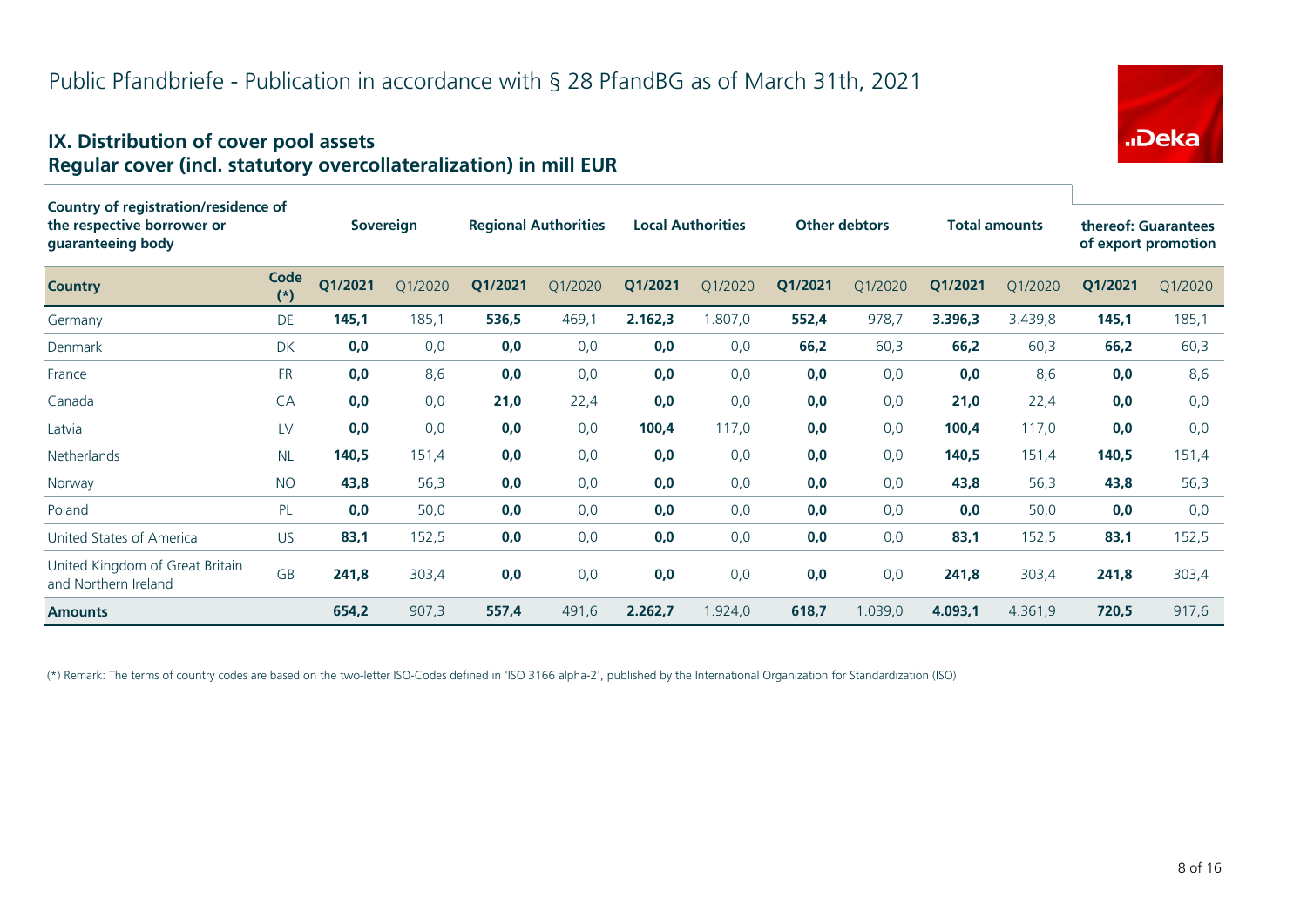

#### **X. Distribution of cover pool assets (amounts directly owed) Regular cover (incl. statutory overcollateralization) in mill EUR**

| Country of registration/residence of<br>the respective borrower |               | <b>Sovereign</b> |         | <b>Regional Authorities</b> |         | <b>Local Authorities</b> |         | <b>Other debtors</b> |         | Total amounts |         |
|-----------------------------------------------------------------|---------------|------------------|---------|-----------------------------|---------|--------------------------|---------|----------------------|---------|---------------|---------|
| <b>Country</b>                                                  | Code<br>$(*)$ | Q1/2021          | Q1/2020 | Q1/2021                     | Q1/2020 | Q1/2021                  | Q1/2020 | Q1/2021              | 01/2020 | O1/2021       | 01/2020 |
| Germany                                                         | DE            | 0,0              | 0,0     | 536,5                       | 469,1   | 2.162.2                  | 1.806,5 | 552,4                | 978,7   | 3.251,1       | 3.254,3 |
| Canada                                                          | CA            | 0,0              | 0,0     | 12,4                        | 13,3    | 0,0                      | 0,0     | 0,0                  | 0,0     | 12,4          | 13,3    |
| Latvia                                                          | LV            | 0,0              | 0,0     | 0,0                         | 0,0     | 100,4                    | 117,0   | 0,0                  | 0,0     | 100,4         | 117,0   |
| Poland                                                          | PL            | 0,0              | 50,0    | 0,0                         | 0,0     | 0,0                      | 0,0     | 0,0                  | 0,0     | 0,0           | 50,0    |
| <b>Amounts</b>                                                  |               | 0,0              | 50,0    | 548,9                       | 482,4   | 2.262.6                  | 1.923,5 | 552,4                | 978,7   | 3.363,9       | 3.434,6 |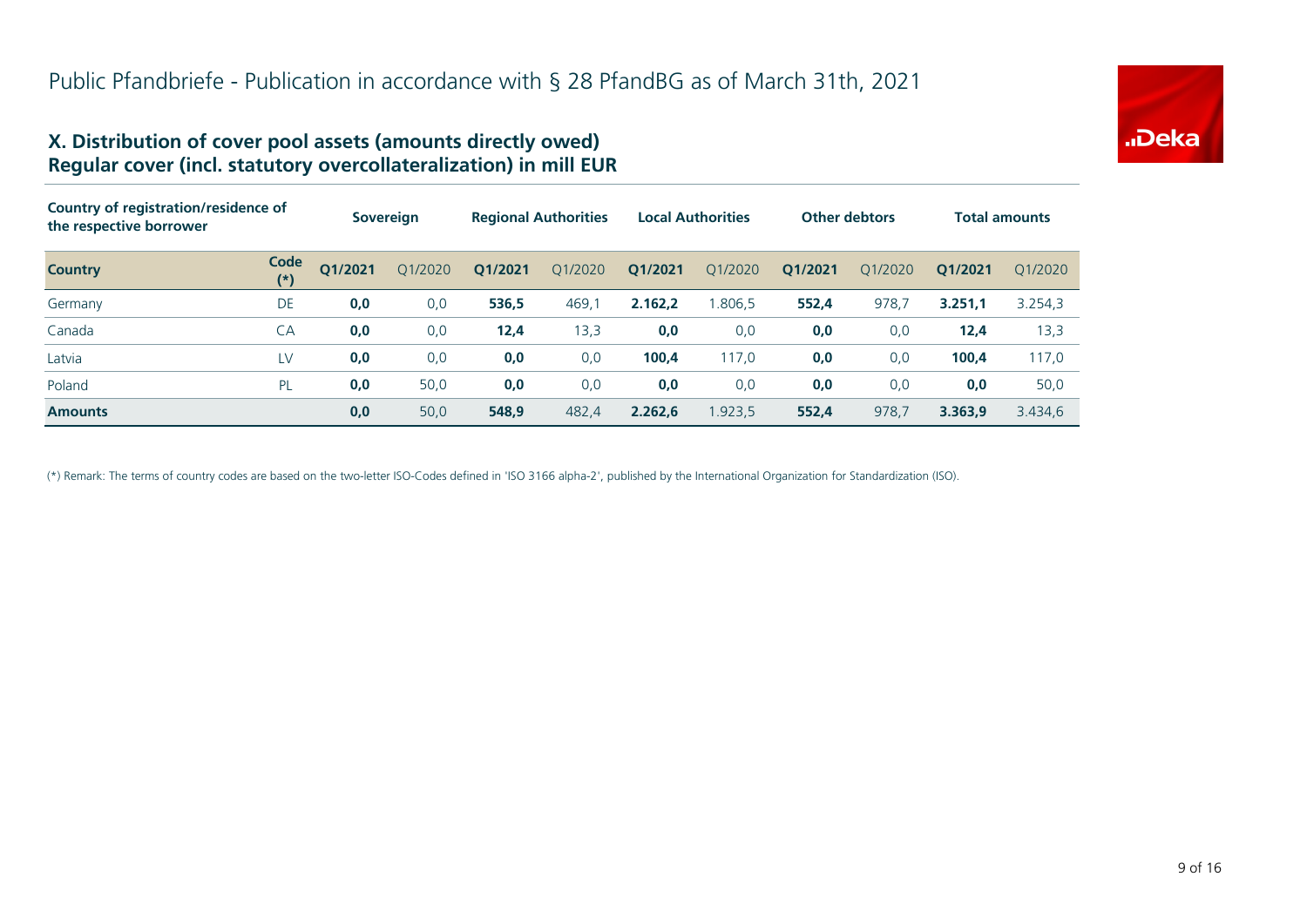

#### **XI. Distribution of cover pool assets (guaranteed amounts) Regular cover (incl. statutory overcollateralization) in mill EUR**

| <b>Country of registration/residence of</b><br>the guaranteeing body |               | <b>Sovereign</b> |         | <b>Regional Authorities</b> |         | <b>Local Authorities</b> |         | <b>Other debtors</b> |         | <b>Total amounts</b> |         |
|----------------------------------------------------------------------|---------------|------------------|---------|-----------------------------|---------|--------------------------|---------|----------------------|---------|----------------------|---------|
| <b>Country</b>                                                       | Code<br>$(*)$ | Q1/2021          | O1/2020 | Q1/2021                     | Q1/2020 | Q1/2021                  | Q1/2020 | Q1/2021              | Q1/2020 | Q1/2021              | Q1/2020 |
| Germany                                                              | DE            | 145,1            | 185,1   | 0,0                         | 0,0     | 0,1                      | 0,5     | 0,0                  | 0,0     | 145,2                | 185,5   |
| Denmark                                                              | <b>DK</b>     | 0,0              | 0,0     | 0,0                         | 0,0     | 0,0                      | 0,0     | 66,2                 | 60,3    | 66,2                 | 60,3    |
| France                                                               | <b>FR</b>     | 0,0              | 8,6     | 0,0                         | 0,0     | 0,0                      | 0,0     | 0,0                  | 0,0     | 0,0                  | 8,6     |
| Canada                                                               | CA            | 0,0              | 0,0     | 8,5                         | 9,1     | 0,0                      | 0,0     | 0,0                  | 0,0     | 8,5                  | 9,1     |
| <b>Netherlands</b>                                                   | <b>NL</b>     | 140,5            | 151,4   | 0,0                         | 0,0     | 0,0                      | 0,0     | 0,0                  | 0,0     | 140,5                | 151,4   |
| Norway                                                               | <b>NO</b>     | 43,8             | 56,3    | 0,0                         | 0,0     | 0,0                      | 0,0     | 0,0                  | 0,0     | 43,8                 | 56,3    |
| United States of America                                             | US            | 83,1             | 152,5   | 0,0                         | 0,0     | 0,0                      | 0,0     | 0,0                  | 0,0     | 83,1                 | 152,5   |
| United Kingdom of Great Britain<br>and Northern Ireland              | <b>GB</b>     | 241,8            | 303,4   | 0,0                         | 0,0     | 0,0                      | 0,0     | 0,0                  | 0,0     | 241,8                | 303,4   |
| <b>Amounts</b>                                                       |               | 654,2            | 857,3   | 8,5                         | 9,1     | 0,1                      | 0,5     | 66,2                 | 60,3    | 729,1                | 927,2   |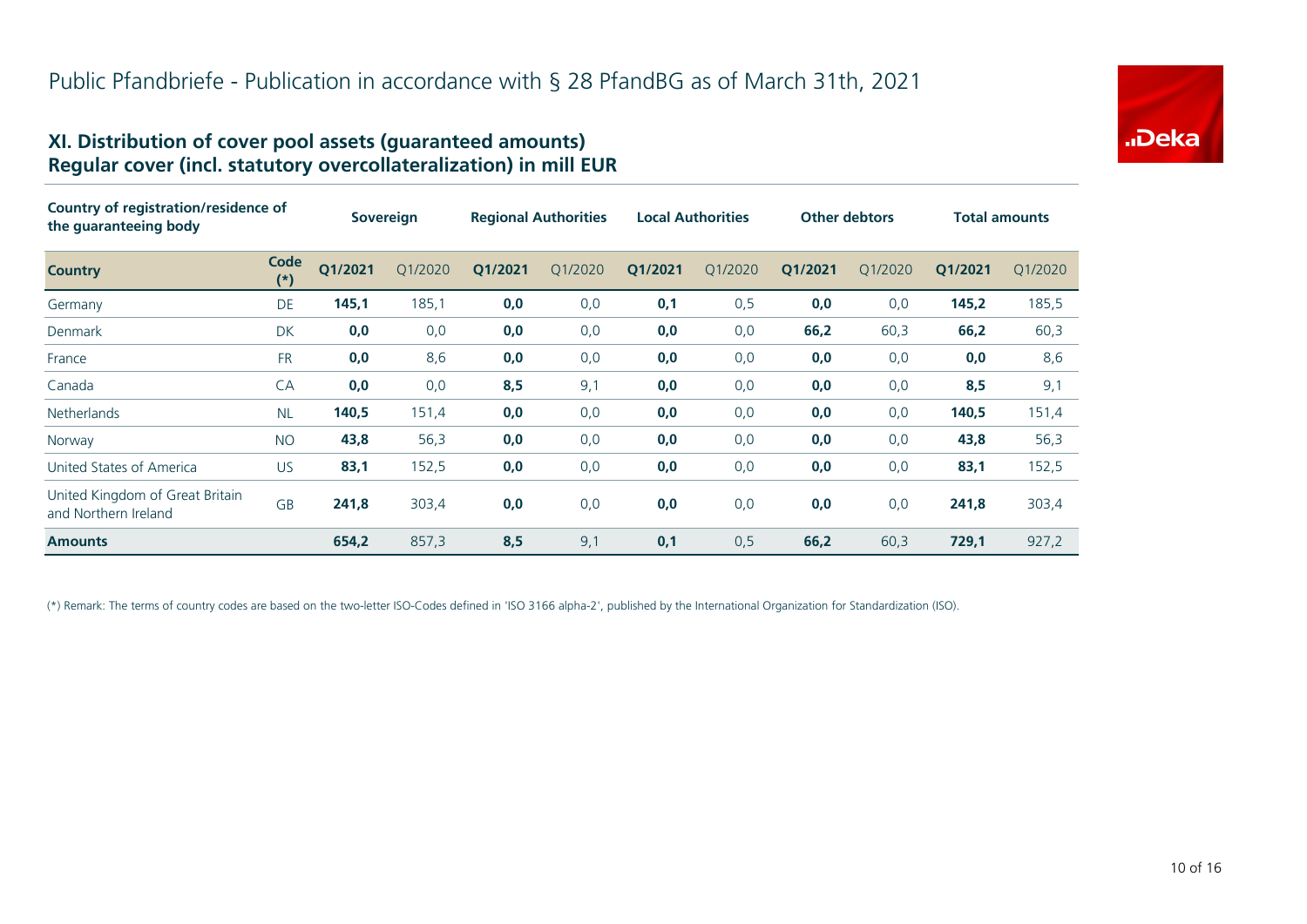### **XII. Distribution of cover pool assets (guarantees for reasons of export promotion) Regular cover in mill EUR**

| <b>Country of registration/residence of</b><br>the guaranteeing body |               |         |                      |                    |         |                           |         |  |  |  |
|----------------------------------------------------------------------|---------------|---------|----------------------|--------------------|---------|---------------------------|---------|--|--|--|
|                                                                      |               |         | <b>Total amounts</b> | thereof: Sovereign |         | thereof: Other<br>debtors |         |  |  |  |
| <b>Country</b>                                                       | Code<br>$(*)$ | Q1/2021 | O1/2020              | 01/2021            | Q1/2020 | Q1/2021                   | Q1/2020 |  |  |  |
| Germany                                                              | DE            | 145,1   | 185,1                | 145,1              | 185,1   | 0,0                       | 0,0     |  |  |  |
| Denmark                                                              | <b>DK</b>     | 66,2    | 60,3                 | 0,0                | 0,0     | 66,2                      | 60,3    |  |  |  |
| France                                                               | <b>FR</b>     | 0,0     | 8,6                  | 0,0                | 8,6     | 0,0                       | 0,0     |  |  |  |
| <b>Netherlands</b>                                                   | <b>NL</b>     | 140,5   | 151,4                | 140,5              | 151,4   | 0,0                       | 0,0     |  |  |  |
| Norway                                                               | <b>NO</b>     | 43,8    | 56,3                 | 43,8               | 56,3    | 0,0                       | 0,0     |  |  |  |
| United States of America                                             | <b>US</b>     | 83,1    | 152,5                | 83,1               | 152,5   | 0,0                       | 0,0     |  |  |  |
| United Kingdom of Great Britain<br>and Northern Ireland              | <b>GB</b>     | 241,8   | 303,4                | 241,8              | 303,4   | 0,0                       | 0,0     |  |  |  |
| <b>Amounts</b>                                                       |               | 720,5   | 917,6                | 654,2              | 857,3   | 66,2                      | 60,3    |  |  |  |

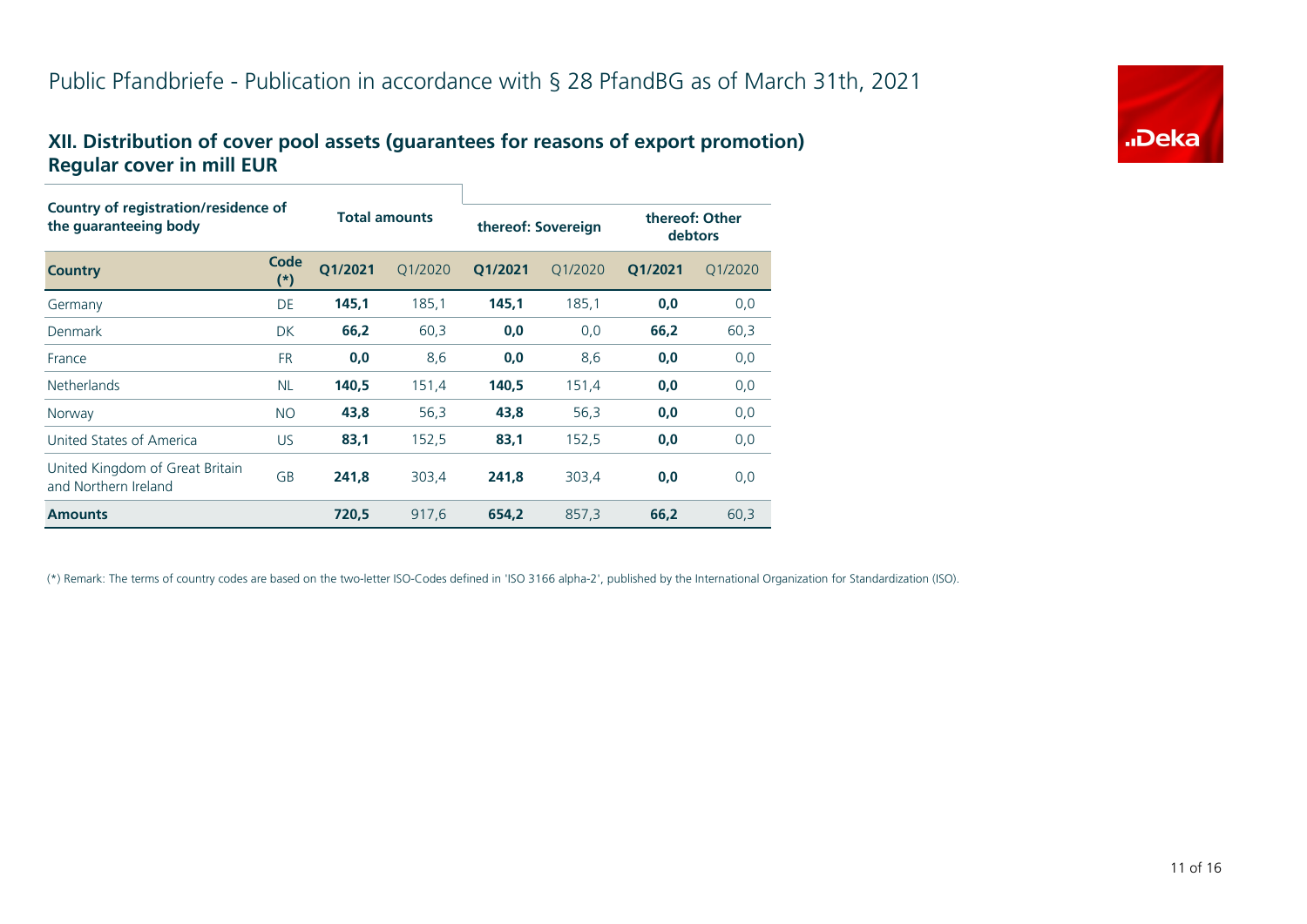

# **XIII. Debts in arrears > 90 Days (in mill EUR)**

| <b>Country of registration/residence of</b><br>the respective borrower or<br>guaranteeing body |               | <b>Total amounts</b> |         | thereof: Sovereign |         | thereof: Regional<br><b>Authorities</b> |         | thereof: Local<br><b>Authorities</b> |         | thereof: Other<br>debtors |         |
|------------------------------------------------------------------------------------------------|---------------|----------------------|---------|--------------------|---------|-----------------------------------------|---------|--------------------------------------|---------|---------------------------|---------|
| <b>Country</b>                                                                                 | Code<br>$(*)$ | Q1/2021              | Q1/2020 | Q1/2021            | Q1/2020 | Q1/2021                                 | Q1/2020 | Q1/2021                              | Q1/2020 | Q1/2021                   | Q1/2020 |
| Germany                                                                                        | DE            | 0,0                  | 0,0     | 0,0                | 0,0     | 0,0                                     | 0,0     | 0,0                                  | 0,0     | 0,0                       | 0,0     |
| Denmark                                                                                        | <b>DK</b>     | 0,0                  | 0,0     | 0,0                | 0,0     | 0,0                                     | 0,0     | 0,0                                  | 0,0     | 0,0                       | 0,0     |
| France                                                                                         | <b>FR</b>     | 0,0                  | 0,0     | 0,0                | 0,0     | 0,0                                     | 0,0     | 0,0                                  | 0,0     | 0,0                       | 0,0     |
| Canada                                                                                         | CA            | 0,0                  | 0,0     | 0,0                | 0,0     | 0,0                                     | 0,0     | 0,0                                  | 0,0     | 0,0                       | 0,0     |
| Latvia                                                                                         | LV            | 0,0                  | 0,0     | 0,0                | 0,0     | 0,0                                     | 0,0     | 0,0                                  | 0,0     | 0,0                       | 0,0     |
| <b>Netherlands</b>                                                                             | <b>NL</b>     | 0,0                  | 0,0     | 0,0                | 0,0     | 0,0                                     | 0,0     | 0,0                                  | 0,0     | 0,0                       | 0,0     |
| Norway                                                                                         | <b>NO</b>     | 0,0                  | 0,0     | 0,0                | 0,0     | 0,0                                     | 0,0     | 0,0                                  | 0,0     | 0,0                       | 0,0     |
| Poland                                                                                         | PL            | 0,0                  | 0,0     | 0,0                | 0,0     | 0,0                                     | 0,0     | 0,0                                  | 0,0     | 0,0                       | 0,0     |
| United States of America                                                                       | <b>US</b>     | 0,0                  | 0,0     | 0,0                | 0,0     | 0,0                                     | 0,0     | 0,0                                  | 0,0     | 0,0                       | 0,0     |
| United Kingdom of Great Britain<br>and Northern Ireland                                        | GB            | 0,0                  | 0,0     | 0,0                | 0,0     | 0,0                                     | 0,0     | 0,0                                  | 0,0     | 0,0                       | 0,0     |
| <b>Amounts</b>                                                                                 |               | 0,0                  | 0,0     | 0,0                | 0,0     | 0,0                                     | 0,0     | 0,0                                  | 0,0     | 0,0                       | 0,0     |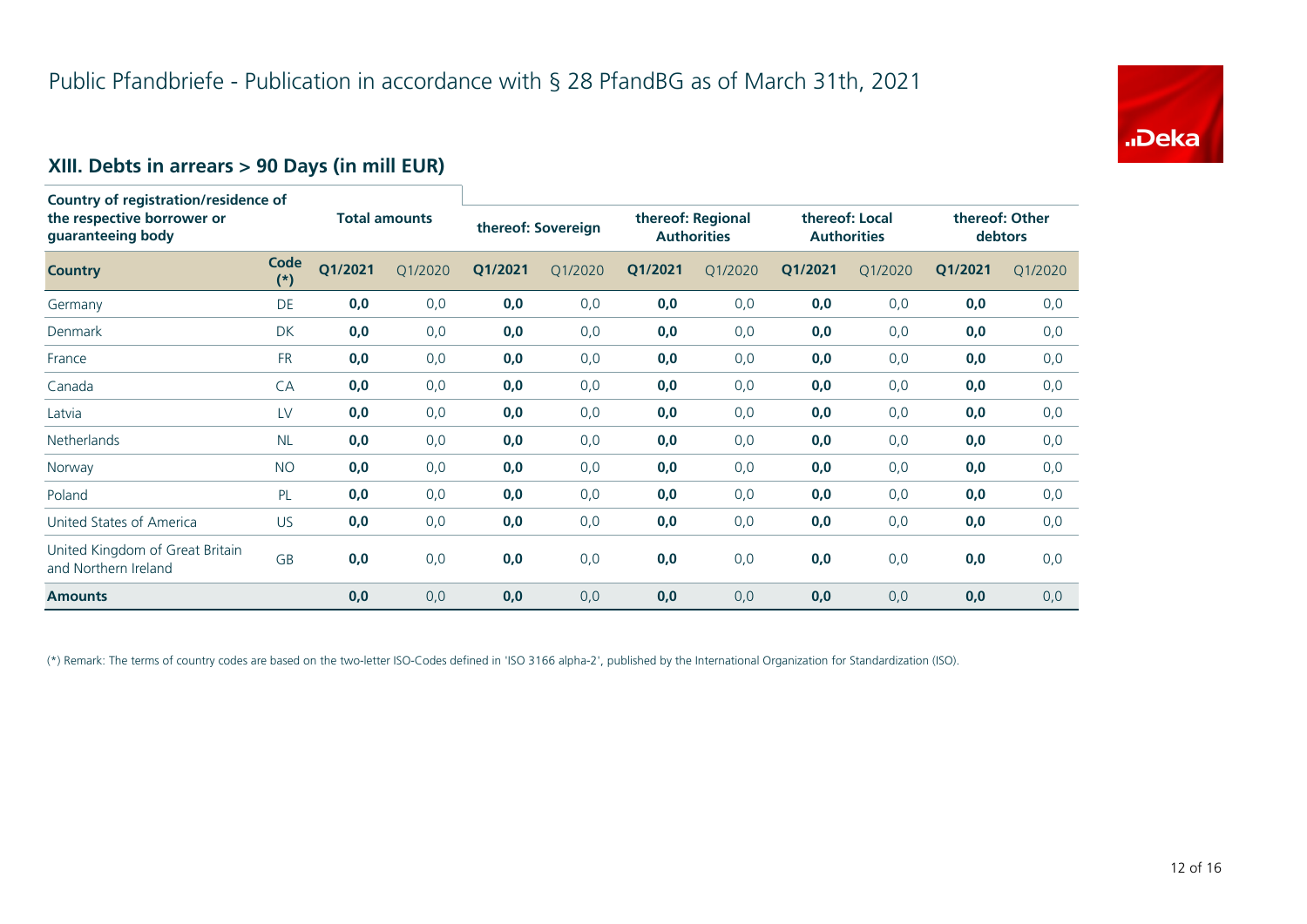#### **XIV. Total amounts of nonperforming assets, if at least 5% of each individual claim are non performing (in mill EUR)**

| Country of registration/residence of                    |               |                      |         |                    |         |                                         |         |                                      |         |                           |         |
|---------------------------------------------------------|---------------|----------------------|---------|--------------------|---------|-----------------------------------------|---------|--------------------------------------|---------|---------------------------|---------|
| the respective borrower or<br>guaranteeing body         |               | <b>Total amounts</b> |         | thereof: Sovereign |         | thereof: Regional<br><b>Authorities</b> |         | thereof: Local<br><b>Authorities</b> |         | thereof: Other<br>debtors |         |
| <b>Country</b>                                          | Code<br>$(*)$ | Q1/2021              | Q1/2020 | Q1/2021            | Q1/2020 | Q1/2021                                 | Q1/2020 | Q1/2021                              | Q1/2020 | Q1/2021                   | Q1/2020 |
| Germany                                                 | DE            | 0,0                  | 0,0     | 0,0                | 0,0     | 0,0                                     | 0,0     | 0,0                                  | 0,0     | 0,0                       | 0,0     |
| Denmark                                                 | <b>DK</b>     | 0,0                  | 0,0     | 0,0                | 0,0     | 0,0                                     | 0,0     | 0,0                                  | 0,0     | 0,0                       | 0,0     |
| France                                                  | <b>FR</b>     | 0,0                  | 0,0     | 0,0                | 0,0     | 0,0                                     | 0,0     | 0,0                                  | 0,0     | 0,0                       | 0,0     |
| Canada                                                  | CA            | 0,0                  | 0,0     | 0,0                | 0,0     | 0,0                                     | 0,0     | 0,0                                  | 0,0     | 0,0                       | 0,0     |
| Latvia                                                  | LV            | 0,0                  | 0,0     | 0,0                | 0,0     | 0,0                                     | 0,0     | 0,0                                  | 0,0     | 0,0                       | 0,0     |
| Netherlands                                             | <b>NL</b>     | 0,0                  | 0,0     | 0,0                | 0,0     | 0,0                                     | 0,0     | 0,0                                  | 0,0     | 0,0                       | 0,0     |
| Norway                                                  | <b>NO</b>     | 0,0                  | 0,0     | 0,0                | 0,0     | 0,0                                     | 0,0     | 0,0                                  | 0,0     | 0,0                       | 0,0     |
| Poland                                                  | PL            | 0,0                  | 0,0     | 0,0                | 0,0     | 0,0                                     | 0,0     | 0,0                                  | 0,0     | 0,0                       | 0,0     |
| United States of America                                | US.           | 0,0                  | 0,0     | 0,0                | 0,0     | 0,0                                     | 0,0     | 0,0                                  | 0,0     | 0,0                       | 0,0     |
| United Kingdom of Great Britain<br>and Northern Ireland | GB            | 0,0                  | 0,0     | 0,0                | 0,0     | 0,0                                     | 0,0     | 0,0                                  | 0,0     | 0,0                       | 0,0     |
| <b>Amounts</b>                                          |               | 0,0                  | 0,0     | 0,0                | 0,0     | 0,0                                     | 0,0     | 0,0                                  | 0,0     | 0,0                       | 0,0     |

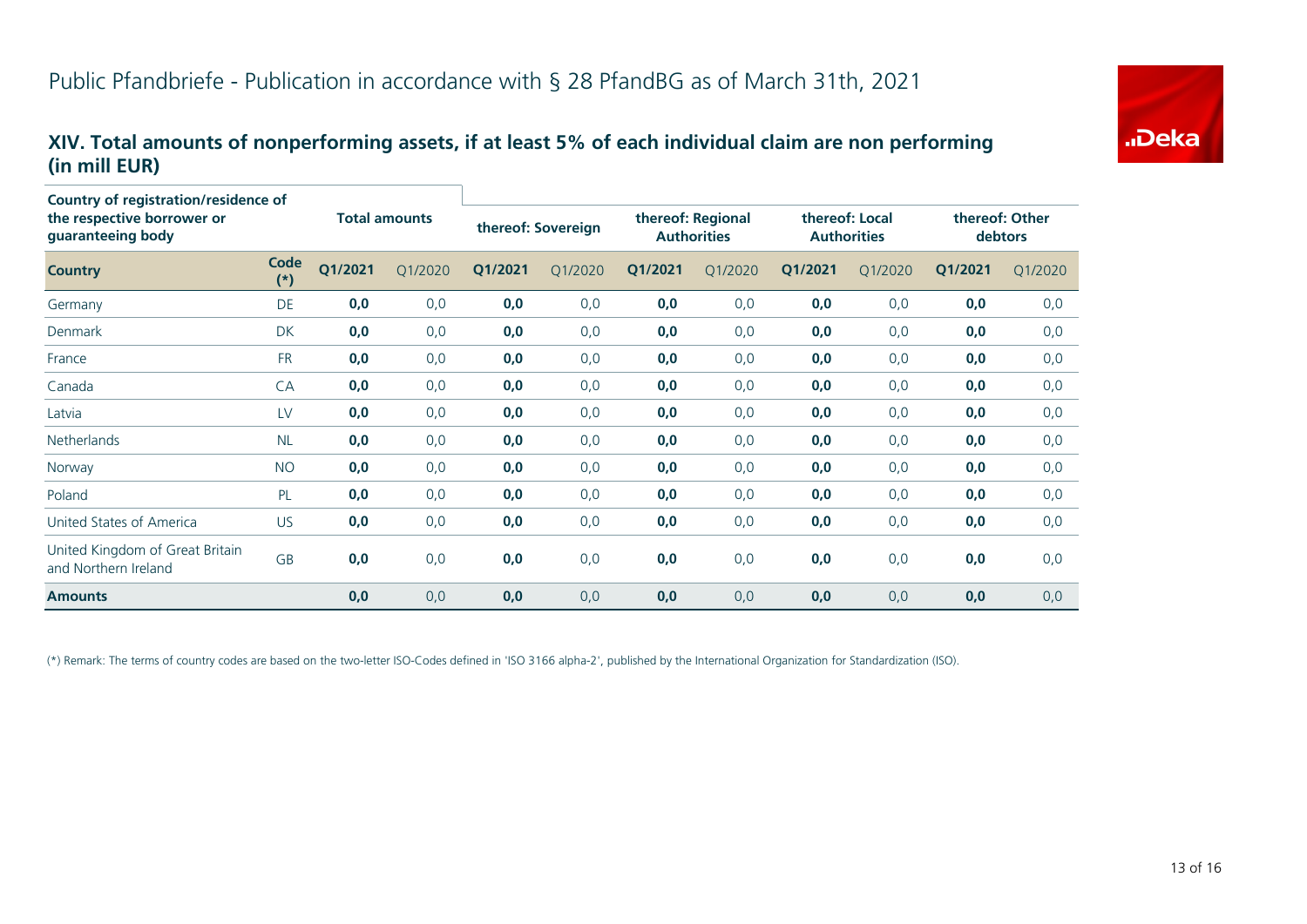# "Deka

# **I. Additional voluntary information about the cover pool**

|                                    |             | Q1/2021 |
|------------------------------------|-------------|---------|
| WAL of cover pool (Total)          | in years    | 6,5     |
| Part of ECB elligble securities    | in mill EUR | 420,0   |
| Overcollateralisation by law (npv) | in $%$      | 2,0     |

| <b>Currency Exposure (nominal)</b> | in mill EUR | Q1/2021 |
|------------------------------------|-------------|---------|
| <b>EUR</b>                         |             | 3.978,3 |
| <b>USD</b>                         |             | 114,8   |

| <b>Current Rating of Pfandbrief (according to Rating Agency)</b> | O1/2021 |
|------------------------------------------------------------------|---------|
| Moody's                                                          | Aaa     |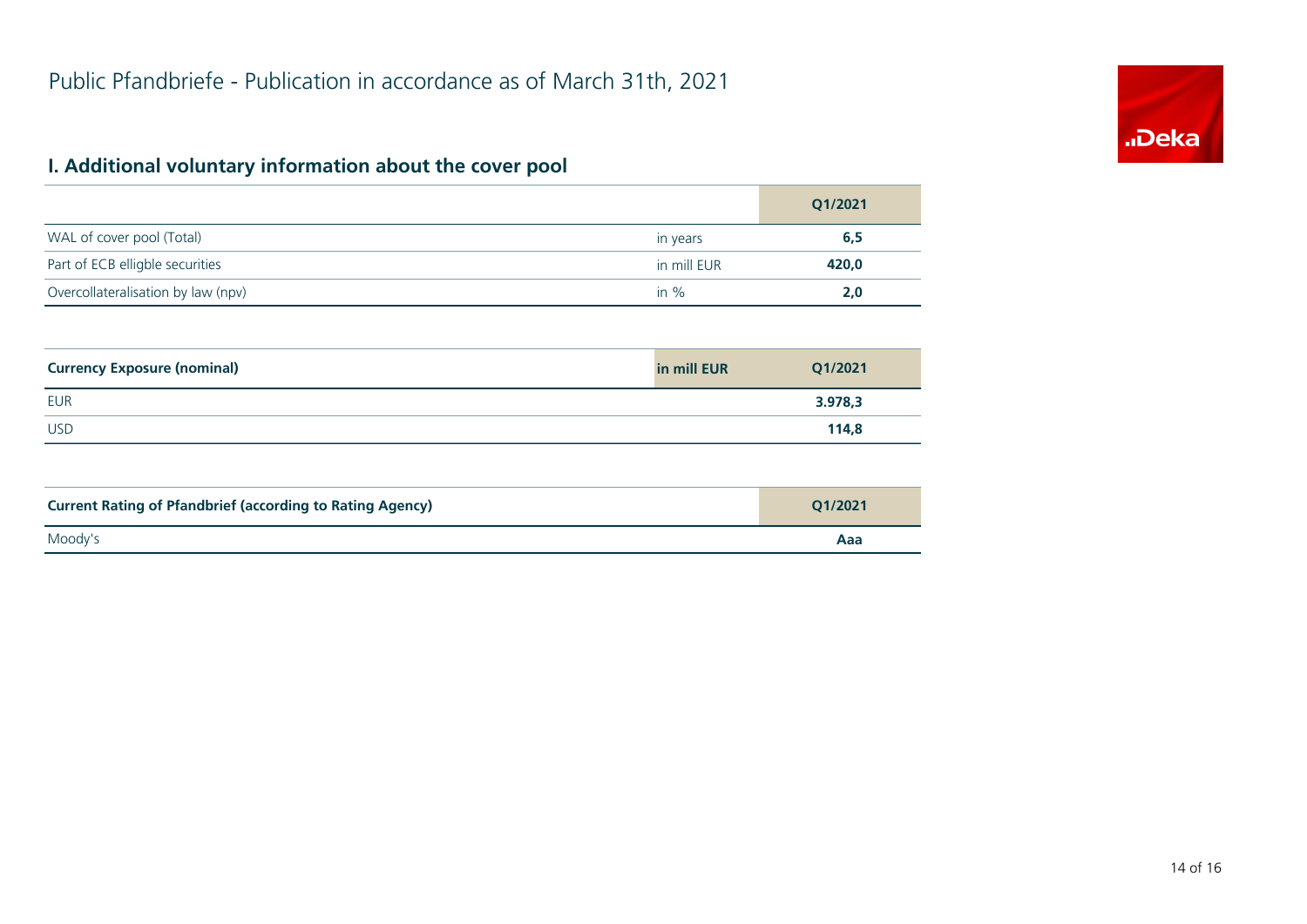# **I. Additional voluntary information about the cover pool**

| Breakdown of claims agianst centralbanks and banks<br>according to section 25 para 1 no. 5 by Credit Quality Step | in mill EUR | 01/2021 |
|-------------------------------------------------------------------------------------------------------------------|-------------|---------|
| Credit Quality Step 1                                                                                             |             | 0.0     |
| Credit Quality Step 2                                                                                             |             | 0.0     |

| Loans $(*)$                                               |             | Q1/2021 |
|-----------------------------------------------------------|-------------|---------|
| Number of loans                                           |             | 245     |
| Number of borrowers                                       |             | 88      |
| Total amount of loans granted to the 10 biggest borrowers | in mill EUR | 1.527,6 |
| Total amounts of bonds                                    | in mill EUR | 441,0   |
| Total amounts of loans                                    | in mill EUR | 3.652,1 |

| <b>Derivates</b>                                          |              | O1/2021   |  |
|-----------------------------------------------------------|--------------|-----------|--|
| Are derivatives included in the cover pool?               | Yes / No     | <b>No</b> |  |
| Dervatives in the cover pool (npv)                        | in mill EUR  | 0,0       |  |
| Type of swaps (I=intra-group, E=external, B=both, N=none) | (I, E, B, N) | N         |  |

(\*) Remark: Only regular cover pool assets are included.